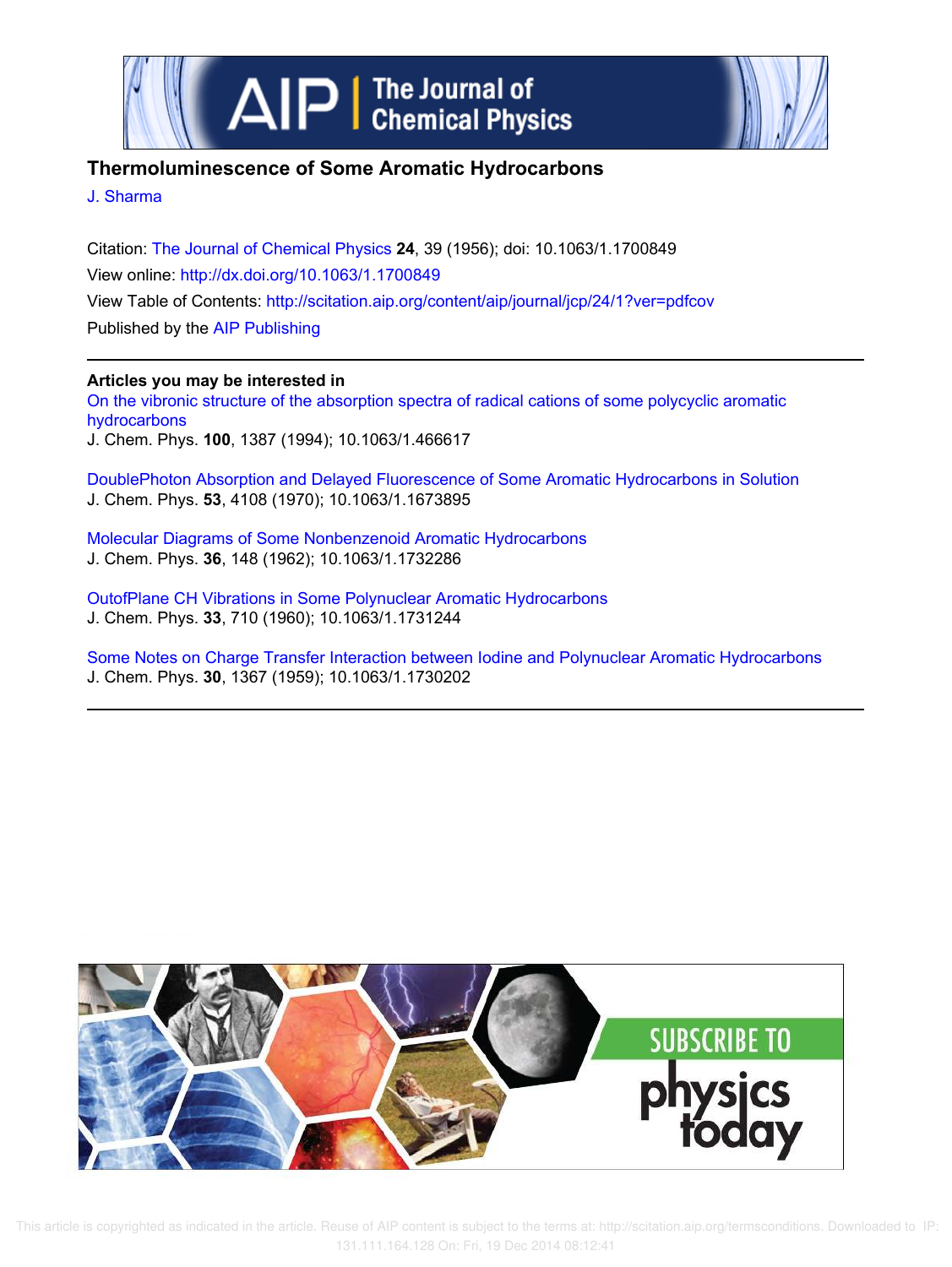## **Thermoluminescence of Some Aromatic Hydrocarbons**

J. SHARMA\* *Department of Physics, Indian Institute of Technology, Kharagpur, India*  (Received April 6, 1955)

The thermoluminescence of diphenyl, solid benzene, toluene, and  $p$ -xylene has been studied after exciting them with cathode rays at liquid oxygen temperature. Also the decay rates of the afterglow have been measured. The thermoluminescence in each case consists of several peaks emitted at low temperature. The afterglow decay has been found to be exponential.

WHEN some aromatic hydrocarbons are bombarded at liquid oxygen temperature with cathode rays, these substances exhibit strong fluorescence followed by long afterglows. If now the excited specimen is rapidly heated, thermoluminescence is shown. It appears that the afterglow and thermoluminescence are both due to excitation of the molecule to metastable state,! whence direct transition to the ground state is forbidden. In terms of the Jablonski<sup>2</sup> diagram the long period afterglow corresponds with  $\beta$ phosphorescence, owing to transparency of the forbidden state, while the thermoluminescence consists of *a*  phosphorescence involving transition to the higher state owing to thermal stimulation. In the present paper thermoluminescence curves and afterglow decay rates of diphenyl, solid benzene, toluene, and  $p$ -xylene have been reported. The fluorescence spectra for all these substances, except diphenyl which was measured earlier,<sup>3</sup> are presented here.

## EXPERIMENTAL TECHNIQUE

In the present paper, the demountable cathode-ray tube with sample holder made of thin silver, described in a previous paper,<sup>4</sup> has been employed. When working with materials which are solid at room temperature, the substance was smeared as a thin film on the sample holder; for liquids, mounting was done in the following manner. The liquid to be investigated was taken in a 1 cc ampoule with a capillary neck and was placed in the demountable tube very near the bulb of the sample holder. After evacuating the chamber for about fifteen minutes the sample holder was cooled by pouring in liquid oxygen. Immediately some of the liquid vapor, coming out through the capillary, condensed on the sample holder in the form of a thin film. The excitation was made with 2-5 kv cathode rays run from a rectified power unit. The cathode rays were made incident on the sample by bending them with the help of a magnet placed outside the tube. This was intended to protect

the sample from the hazards of ionic bombardment. The fluorescence spectra, during continuous bombardment of the sample, maintained at liquid oxygen temperature, were photographed in 5-6 minutes with a small Fuess quartz spectrograph. The phosphorescence spectrum was recorded for  $p$ -xylene only. For this an electromagnetic shutter was used and with the help of a rotary switch it was so arranged that during excitation of the sample, the slit of the spectrograph remained covered; it opened immediately after the irradiation stopped. By turning the switch every 30 seconds, intermittent excitation was continued for six hours, the sample being all along maintained at  $-184^{\circ}$ C.

For recording the afterglow, photomultiplier tubes (R.C.A. 931A and 1P28), operated from a conventional electron tube regulated power supply, were used. The output of the photomultiplier tube, amplified with a single stage dc push pull amplifier was fed to a Philips GM 3156 slow sweep (4 sec repetitive) oscillograph. The afterglow decay curves were also obtained directly with a Micro Moll galvanometer (time period 0.3 sec), whose movements were recorded on a photographic rotating drum. For obtaining thermoluminescence curves, the output of the photomultiplier tube and that of a thermocouple attached to the sample holder, were recorded on a photographic drum with two Moll type galvanometers. The rate of heating was kept rather high  $(6-10^{\circ} \text{ C/sec})$  because slow heating flattens the thermoluminescence peaks.

The fluorescence spectra of diphenyl, solid benzene, toluene, and  $p$ -xylene are given in Fig. 1 (a), (b), (c). The emission spectra can be grouped into two systems of bands: one in the ultraviolet region, the other in the



FIG. 1. Fluorescence spectra of (a) benzene, (b) toluene, (c) *p*-xylene, (d) phosphorescence spectrum of *p*-xylene at  $-184^{\circ}$ C. (Reference lines; copper arc.)

<sup>\*</sup> Formerly at Khaira Laboratory of Physics, University College of Science, Calcutta, where this work was done.<br><sup>1</sup> G. N. Lewis and M. Kasha, J. Am. Chem. Soc. 66, 2100 (1944);

<sup>67, 99 (1945).</sup>  <sup>2</sup>A. Jablonski, Nature 131, 839 (1933).

<sup>3</sup>Bose, Sharma, and Chatterjee, Proc. Natl. Inst. Sci. India 18, 389 (1952).

<sup>&</sup>lt;sup>4</sup>H. N. Bose and J. Sharma, Proc. Phys. Soc. (London) B66, 371 (1953).